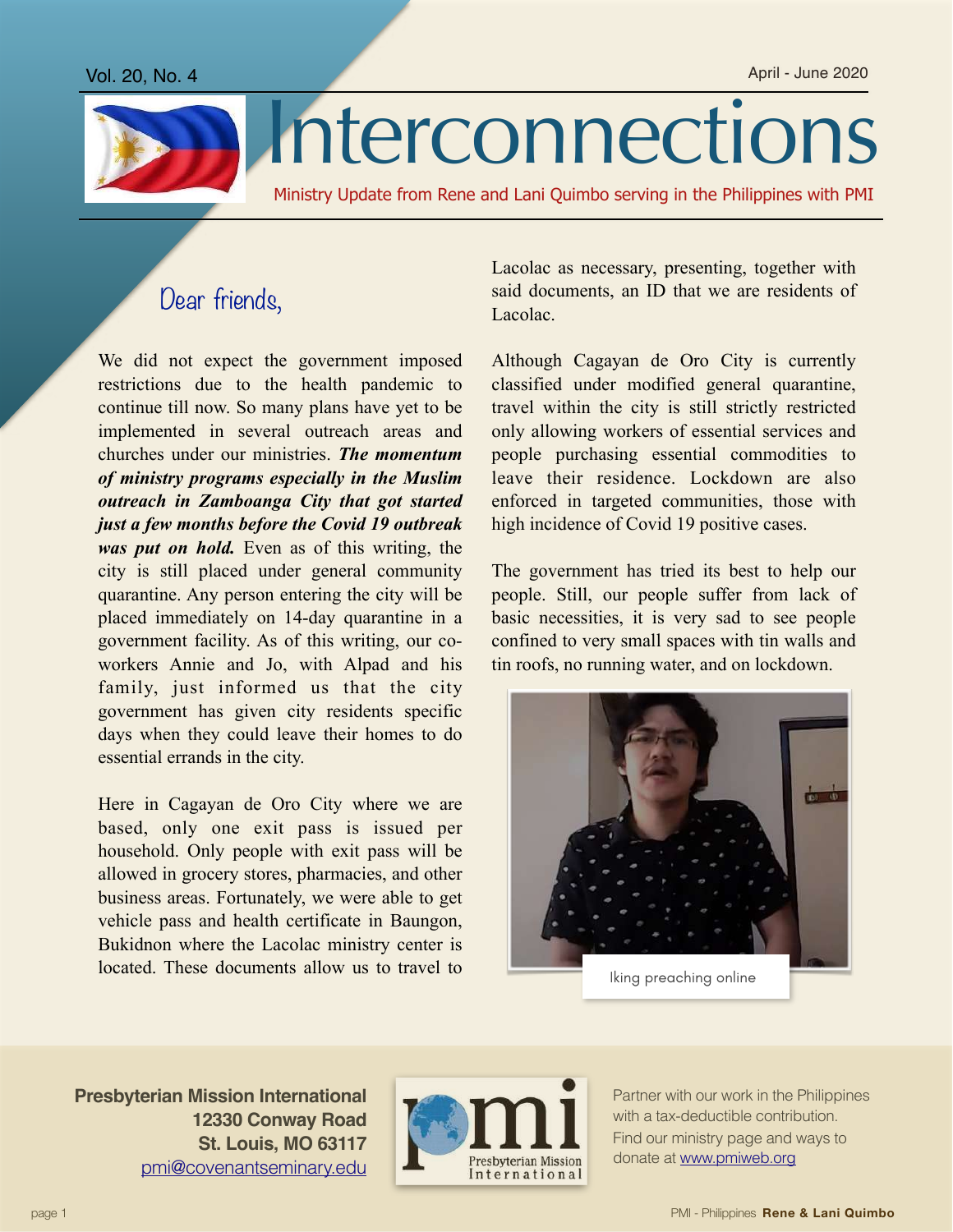Although the government now allows assembly up to 50% of capacity, our congregation in the 3 churches has decided to wait for the Department of Health update on health situation in our regions to get better due to young children and older people in said congregations.



Packing rice, bread, coffee, and canned goods for distribution

Through your generous help, we were enabled to do what we could to help

out people in our communities. We assisted members of our churches to (1) start an online buy and sell business, (2) put up stalls in public markets to sell vegetables, dried fish, fresh fish, and spices, and (3) cultivate backyard vegetable gardens by providing areas when needed, also seeds and seedlings.

Knowing that there are people in need of food, we did everything we could to distribute, from time to time, to 38 families in Cagayan de Oro City and in Opol town rice, noodles, canned goods, coffee, dried fish, fresh fish, spices and vegetables, and a bit of

cash for medicines. Up in Lacolac, we also distributed to about 30 families meat (we slaughtered a pig ourselves), vegetables, spices, noodles, canned goods, coffee, rice, and bread several times. *Thank you all for your gifts that have blessed so many.* 

Great is the Lord and most worthy of praise! His goodness and faithfulness amaze us to

no end! Despite the restrictions, ministries in the different churches and outreach areas continue to flourish. In Opol, we have started four Bible study and worship groups. The groups are meeting weekly. The small group meetings meet the requirements of social distancing and not more than 10 people in a group. Here in the city, we continue with online worship, Bible study, and prayer meetings. Families take turn in leading the prayer meetings. Josh, one of our elders, together with our sons Iking and Rory has also started a Tuesday evening online discussion on a variety of topics on what's going on in the world in the light of God's word.

Packing meat, bread, and cooked noodles for distribution



One of backyard vegetable gardens in Lacolac



A stall at a public market ran by church members we assisted



page 2 PMI - Philippines **Rene & Lani Quimbo**